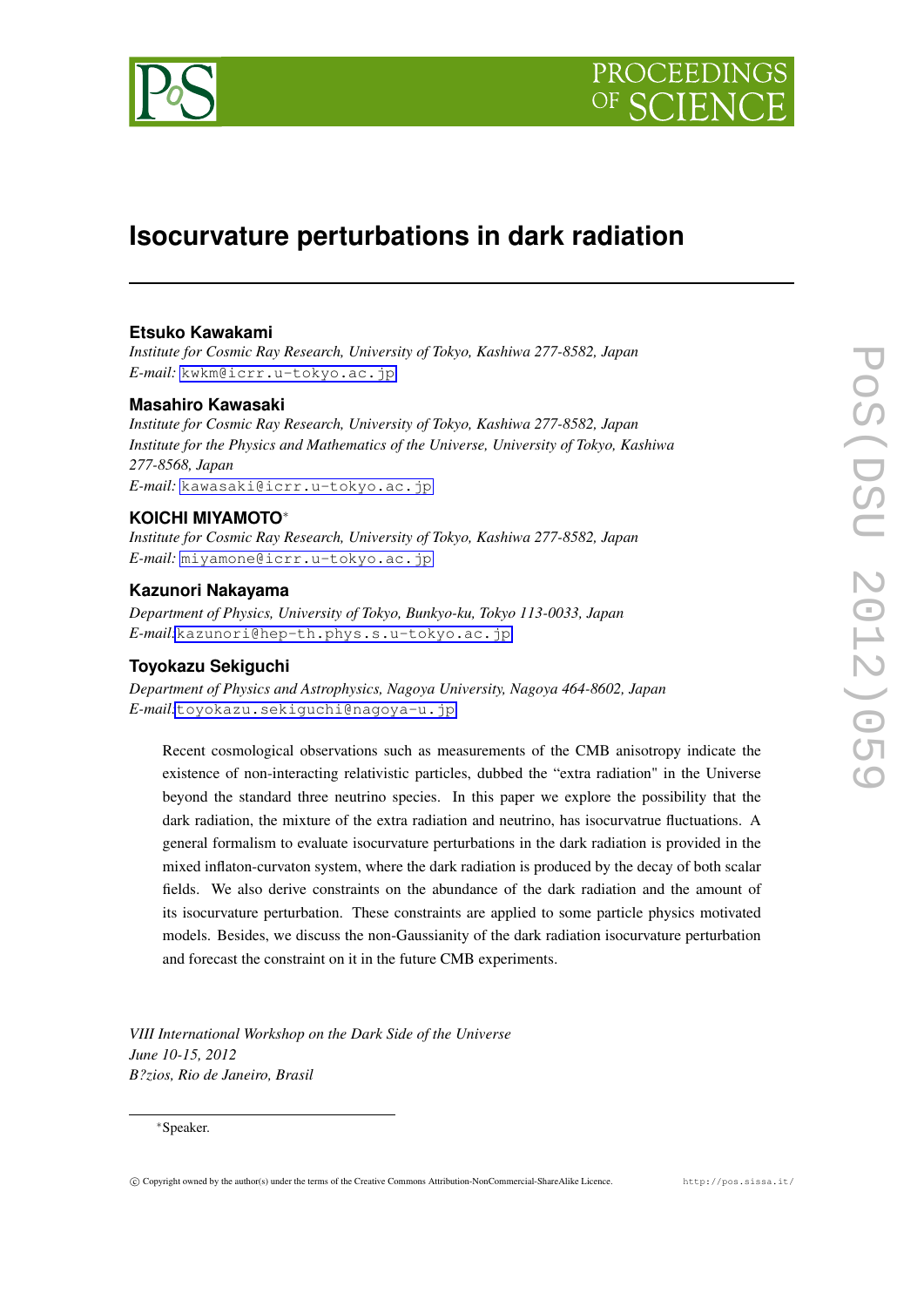## 1. Introduction

Some recent experiments suggest that the effective number of neutrino species *N*eff might be larger than 3*.*<sup>046</sup> <sup>1</sup> by <sup>∆</sup>*N*eff *<sup>≈</sup>* 1. For example, the constraint from the WMAP measurement of the cosmic microwave background (CMB) anisotropy combined with observations of the baryon acoustic oscillation (BAO) and the Hubble parameter (H0) is  $N_{\text{eff}} = 4.34_{-0.88}^{+0.86}$  (68%C.L.)[\[1\]](#page-6-0). Such results imply that there might be non-interacting energy component other than neutrino. Hereafter we call such a fluid "extra radiation" and the mixture of it and neutrino "dark radiation"(DR).

There are also theoretical motivations to consider the extra radiation in the particle physics beyond the Standard Model. For example, axion, a light scalar filed introduced to solve the strong CP problem, is a good candidate of the extra radiation. In theoretical papers treating the extra radiation, it has been so far (implicitly) assumed that the extra radiation has the adiabatic perturbation. However, the property of the fluctuation of the extra radiation depends on its production mechanism. For example, there are scenarios that the decay of a scalar field nonthermally produces the extra radiation. Axion produced by decay of saxion, the scalar partner of axion in the supersymmetric axion models, is among such scenarios. In such a case, it succeeds the fluctuation of the source scalar field, which arises as a quantum fluctuation during inflation. Therefore, the extra radiation can have an independent perturbation from the adiabatic one, an isocurvature perturbation. Investigating the isocurvature perturbation in the extra radiation may have a potential to distinguish the model of the extra radiation, if future observations further confirm ∆*N*eff *≈* 1.

Therefore, in this paper we derive constraints on the extra radiation from the currently available datasets, considering the effect of the extra radiation. In addition to its isocurvature perturbation, which affects the CMB anisotropy similarly to the neutrino isocurvature perturbation, its energy density itself affects the CMB through the change of the Hubble expansion rate. Due to these effects, we can constrain  $N_{\text{eff}}$  and the amplitude of the isocurvature perturbation in the DR  $S_{DR}$ using the CMB data. Besides, the DR isocurvature perturbation can have large non-Gaussianities in some cases. We consider how strongly such non-Gaussianities will be constrained by future CMB experiments. As a theoretical model of the extra radiation, we focus on the scenario that it is produced by decay of inflaton or the other scalar field or both. We derive the formulas for *N*eff, *SDR* and non-Gaussianities and consider the implication of observational constraints for that model.

### 2. The model and the formalism

We consider a cosmological model with two scalar fields: the inflaton  $\phi$  and the "curvaton" σ, which is light during inflation and decays later than inflaton. They obtain large-scale quantum fluctuations and may generate isocurvature perturbations as well as adiabatic ones.

All the components of the current Universe, photon (denoted by  $\gamma$ ), neutrino (denoted by  $\nu$ ), dark matter, baryon and extra radiation (denoted by *X*) arise from both  $\phi$  and  $\sigma$ . The temporal change of the components of the Universe is summarized in Table [1.](#page-2-0) Here, we write the Standard Model radiation (plus dark matter) which exists prior to the neutrino decoupling as *r*. This model can be characterized by the three parameters: the branching ratio of inflaton decay into  $r r_\phi$ , that of curvaton  $r_{\sigma}$  and the ratio of the curvaton energy density to the total energy density at its decay  $R_{\sigma}$ .

<sup>&</sup>lt;sup>1</sup>The standard value of  $N_{\text{eff}}$  is not 3 but  $\simeq$  3.046, due to partial heating of the neutrinos at  $e^{\pm}$  annihilation.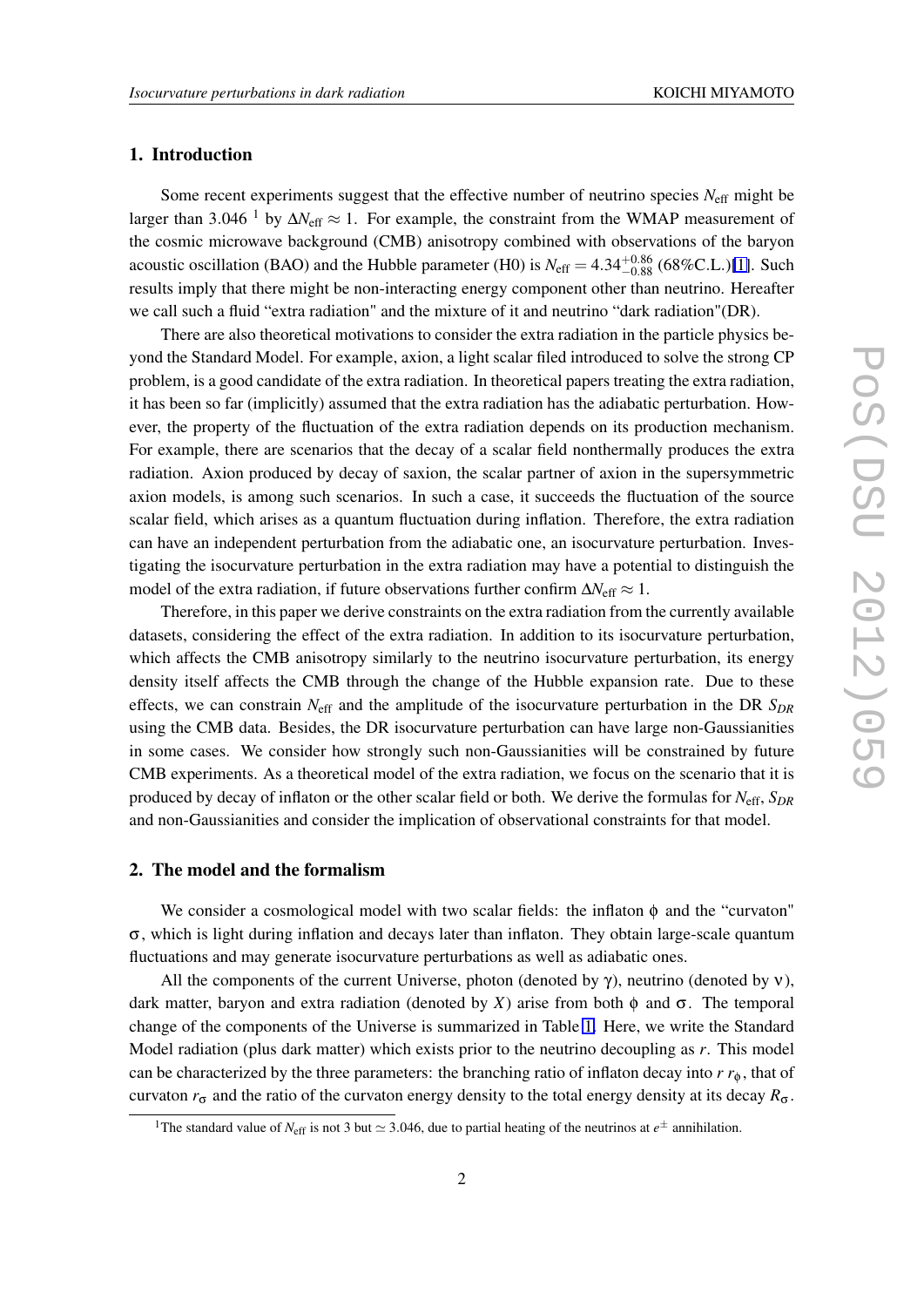<span id="page-2-0"></span>**Table 1:** Energy components of the Universe at each epoch except for CDM and baryon. Here  $\Gamma_{\phi}(\Gamma_{\sigma})$  is the decay rate of the inflaton (curvaton), and  $\Gamma_{\rm v}$  denotes the neutrino interaction rate at the neutrino freezeout. Γ*e<sup>±</sup>* denotes the Hubble parameter at the *e <sup>±</sup>* annihilation. *r<sup>e</sup>* denotes the plasma consisting of γ and *e ±*. The superscripts  $(\phi)$  and  $(\sigma)$  represent the origin of the fluid.

| epoch                                  | component                              | energy transfer                                  |
|----------------------------------------|----------------------------------------|--------------------------------------------------|
| $\Gamma_{\Phi} < H$                    | $\phi$ , $\sigma$                      | $\phi \rightarrow X^{(\phi)} + r^{(\phi)}$       |
| $\Gamma_{\sigma} < H < \Gamma_{\phi}$  | $X^{(\phi)}$ , $r^{(\phi)}$ , $\sigma$ | $\sigma \rightarrow X^{(\sigma)} + r^{(\sigma)}$ |
| $\Gamma_{\rm v} < H < \Gamma_{\sigma}$ | X, r                                   | $r \rightarrow v + r_e$                          |
| $\Gamma_{e^{\pm}} < H < \Gamma_{V}$    | $X, v, r_e$ (DR = $X + v$ )            | $e^{\pm} \rightarrow \gamma$                     |
| $H<\Gamma_{e^\pm}$                     | $X, y, \gamma$ (DR = $X + y$ )         |                                                  |

We define the adiabatic perturbation  $\zeta$  as the curvature perturbation on the uniform density slice. The isocurvature perturbation of DR is defined as

$$
S_{DR} \equiv 3(\zeta_{DR} - \zeta). \tag{2.1}
$$

Here the curvature perturbation of DR, ζ*DR* is defined as

$$
\rho_{DR}(\vec{x}) = \bar{\rho}_i e^{4(\zeta_{DR} - \zeta)},\tag{2.2}
$$

where  $\rho_{DR}(\vec{x})$  is evaluated on the uniform density slice.  $\zeta$  and  $S_{DR}$  are determined by the quantum fluctuation of scalar fields,  $\delta \phi$  and  $\delta \sigma$ . Up to the second order of them,  $\zeta$  and  $S_{DR}$  are expanded as

$$
\zeta = \sum_{i} N_{\phi_i} \delta \phi_i + \sum_{i,j} \frac{1}{2} N_{\phi_i \phi_j} \delta \phi_i \delta \phi_j, \ S_{DR} = \sum_{i} S_{\phi_i} \delta \phi_i + \sum_{i,j} \frac{1}{2} S_{\phi_i \phi_j} \delta \phi_i \delta \phi_j, \tag{2.3}
$$

where  $\delta \phi_i$  is either  $\delta \phi$  or  $\delta \sigma$ . Up to the leading term, the power spectra of  $\zeta$  and  $S_{DR}$  are given by

$$
\langle A_1(\vec{k}_1)A_2(\vec{k}_2) \rangle \equiv (2\pi)^3 \delta(\vec{k}_1 + \vec{k}_2) P_{A_1 A_2}(k_1), \tag{2.4}
$$

where  $A_i$  denotes either  $\zeta$  or  $S_{DR}$  and

$$
P_{\zeta\zeta}(k) = [N_{\phi}^2 + N_{\sigma}^2] P_{\delta\phi}(k), \ P_{\zeta S_{\text{DR}}}(k) = [N_{\phi} S_{\phi} + N_{\sigma} S_{\sigma}] P_{\delta\phi}(k), \ P_{S_{\text{DR}}S_{\text{DR}}}(k) = [S_{\phi}^2 + S_{\sigma}^2] P_{\delta\phi}(k), \tag{2.5}
$$

The power spectrum of  $\delta \phi_i$  ( $\delta \phi$  or  $\delta \sigma$ ) is defined as

$$
\langle \delta \phi_i(\vec{k}_1) \delta \phi_j(\vec{k}_2) \rangle \equiv (2\pi)^3 \delta (\vec{k}_1 + \vec{k}_2) P_{\delta \phi}(k_1) \delta_{ij}, \qquad (2.6)
$$

$$
P_{\delta\phi}(k) = \frac{H_{\text{inf}}^2}{2k^3} \left(\frac{k}{k_0}\right)^{n_s - 1},\tag{2.7}
$$

where  $H_{\text{inf}}$  is the Hubble parameter during inflation,  $n_s$  is the scalar spectral index  $^2$  and  $k_0$  is the pivot scale chosen as  $k_0 = 0.002 \text{Mpc}^{-1}$ . The amplitude of the isocurvature perturbation and the correlation between it and the adiabatic one are parametrized by α and γ, which are defined as

$$
\left(\frac{\mathscr{P}_{\zeta\zeta}(k)}{\mathscr{P}_{S_{\text{DR}}\zeta}(k)}\frac{\mathscr{P}_{\zeta S_{\text{DR}}}(k)}{\mathscr{P}_{S_{\text{DR}}S_{\text{DR}}}(k)}\right) = A_s \left(\frac{k}{k_0}\right)^{n_s-1} \left(\frac{1-\alpha}{\gamma \sqrt{\alpha(1-\alpha)}} \gamma \sqrt{\alpha(1-\alpha)} \right),\tag{2.8}
$$

<sup>&</sup>lt;sup>2</sup>The scalar spectral indices for  $\phi$  and  $\sigma$  do not coincide in general. In the following we assume they are the same just for simplicity.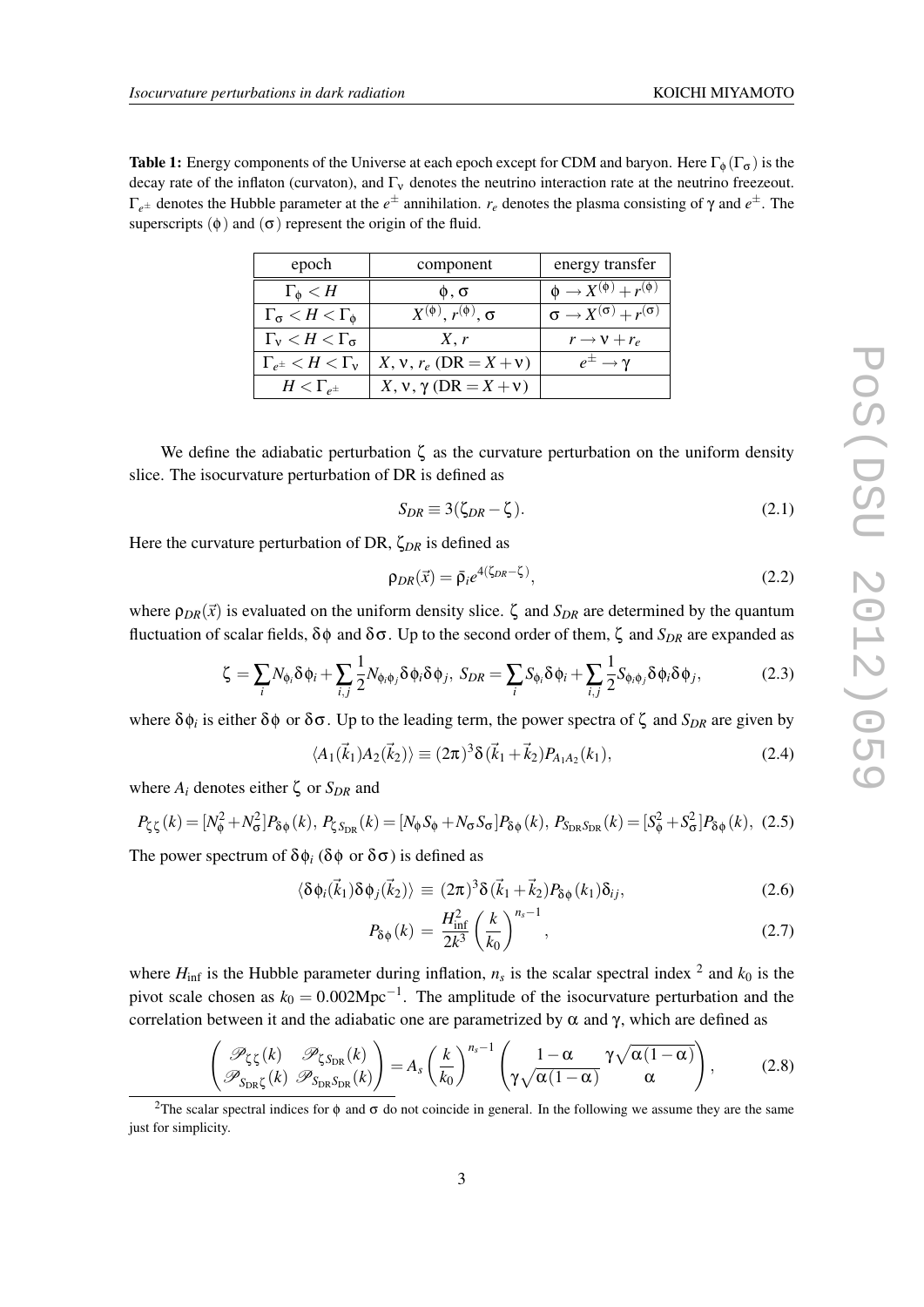<span id="page-3-0"></span>where  $\mathscr{P}_{AB}(k) \equiv (k^3/2\pi^2)P_{AB}(k)$  and  $A_s \approx 2 \times 10^{-9}$  is the amplitude of primordial power spectra.  $\gamma = 0$ ,  $\gamma = +1$  and  $\gamma = -1$  mean that the adiabatic perturbation and the DR isocurvature perturbation are uncorrelated, totally correlated and totally anti-correlated, respectively. The bispectra of ζ and *SDR* are defined as

$$
\langle A_1(\vec{k}_1)A_2(\vec{k}_2)A_3(\vec{k}_3)\rangle \equiv (2\pi)^3 \delta(\vec{k}_1 + \vec{k}_2 + \vec{k}_3)B_{A_1A_2A_3}(k_1, k_2, k_3). \tag{2.9}
$$

We define the non-Gaussianity parameters  $f_{NL}^{A_1, A_2A_3}$ , which represent magnitudes of non-Gaussianities, as

$$
B^{A_1 A_2 A_3}(k_1, k_2, k_3) = f_{NL}^{A_1, A_2 A_3}(k_1, k_2, k_3) P_{\zeta \zeta}(k_2) P_{\zeta \zeta}(k_3) + (2 \text{ cycles of } \{123\}),\tag{2.10}
$$

They are written in terms of the coefficients in [\(2.3\)](#page-2-0) as

$$
f_{\text{NL}}^{\zeta,\zeta\zeta} \equiv f_{NL}^{(1)} = \frac{\sum_{i,j} N_{\phi_i} N_{\phi_j} N_{\phi_i \phi_j}}{(\sum_i N_{\phi_i}^2)^2}, \ f_{NL}^{\zeta_{\text{DR}},\zeta\zeta} \equiv f_{NL}^{(2)} = \frac{\sum_{i,j} S_{\phi_i} N_{\phi_j} N_{\phi_i \phi_j}}{(\sum_i N_{\phi_i}^2)^2},
$$

$$
f_{NL}^{\zeta,\zeta_{\text{DR}}\zeta} = f_{NL}^{\zeta,\zeta\zeta_{\text{DR}}} \equiv f_{NL}^{(3)} = \frac{\sum_{i,j} N_{\phi_i} N_{\phi_j} S_{\phi_i \phi_j}}{(\sum_i N_{\phi_i}^2)^2}, \ f_{NL}^{\zeta,\zeta_{\text{DR}}\zeta_{\text{DR}}} \equiv f_{NL}^{(4)} = \frac{\sum_{i,j} N_{\phi_i} S_{\phi_j} S_{\phi_i \phi_j}}{(\sum_i N_{\phi_i}^2)^2},
$$

$$
f_{NL}^{\zeta_{\text{DR}},\zeta_{\text{DR}}} = f_{NL}^{\zeta_{\text{DR}}} = f_{NL}^{(5)} = \frac{\sum_{i,j} S_{\phi_i} S_{\phi_j} N_{\phi_i \phi_j}}{(\sum_i N_{\phi_i}^2)^2}, \ f_{NL}^{\zeta_{\text{DR}}\zeta_{\text{DR}}\zeta_{\text{DR}}} \equiv f_{NL}^{(6)} = \frac{\sum_{i,j} S_{\phi_i} S_{\phi_j} S_{\phi_i \phi_j}}{(\sum_i N_{\phi_i}^2)^2}, \quad (2.11)
$$

up to the leading order  $3$ .

In the model considered in this paper, we can calculate the coefficients in [\(2.3\)](#page-2-0) using δ*N*formalism $[4, 5]$  $[4, 5]$  $[4, 5]$  as $[2]$ ,

$$
N_{\phi} = \frac{1}{M_{\rm P}^2} \frac{V}{V_{\phi}}, \ N_{\phi\phi} = \frac{1}{M_{\rm P}^2} \left( 1 - \frac{V V_{\phi\phi}}{V_{\phi}^2} \right), \ N_{\sigma} = \frac{3+R}{6\sigma_i} \left( \frac{\hat{R}_r R_r^{(\sigma)}}{R_r} + \frac{\hat{R}_X R_X^{(\sigma)}}{R_X} \right),
$$

$$
N_{\sigma\sigma} = \frac{2}{9\sigma_i^2} \frac{3+R}{4} \left( \frac{\hat{R}_r R_r^{(\sigma)}}{R_r} + \frac{\hat{R}_X R_X^{(\sigma)}}{R_X} \right) \left[ 3 + 4R - 2R^2 - 2(3+R) \left( \frac{\hat{R}_r R_r^{(\sigma)}}{R_r} + \frac{\hat{R}_X R_X^{(\sigma)}}{R_X} \right) \right], \quad (2.12)
$$

$$
S_{\phi} = S_{\phi\phi} = 0, \ S_{\sigma} = -\frac{3+R}{2\sigma_i} \frac{\hat{R}_r \hat{R}_X}{\hat{R}_{DR}} \left( \frac{R_r^{(\sigma)}}{R_r} - \frac{R_X^{(\sigma)}}{R_X} \right) (1 - \hat{c}_V),
$$
  

$$
S_{\sigma\sigma} = \frac{3+R}{2\sigma_i^2} \frac{\hat{R}_r \hat{R}_X}{\hat{R}_{DR}} \left( \frac{R_r^{(\sigma)}}{R_r} - \frac{R_X^{(\sigma)}}{R_X} \right) \frac{(1-\hat{c}_V)}{3} \left[ 2R^2 - 4R - 3 + \frac{3+R}{\hat{R}_{DR}} \left( \frac{\hat{R}_r R_r^{(\sigma)} (\hat{c}_V + \hat{R}_{DR})}{R_r} + \frac{\hat{R}_X R_X^{(\sigma)} (1+\hat{R}_{DR})}{R_X} \right) \right].
$$
\n(2.13)

The meanings of the symbols are as follows: *M<sup>P</sup>* is the reduced Planck mass. *V* is the potential of  $\phi$  and  $V_{\phi}$  and  $V_{\phi\phi}$  are the first and second derivatives of *V*, respectively, evaluated when observable scales exit the horizon.  $R = 3R_{\sigma}/(4 - R_{\sigma})$ .  $R_i$  is the ratio of the energy density of a fluid *i* to the total energy density at the decay of  $\sigma$ , and  $\hat{R}_i$  is that at the  $e^{\pm}$  annihilation.  $R_i^{(\sigma)}$  $i_i^{(0)}$  is the ratio of energy density of the fluid *i* generated by  $\sigma$  decay at that time.  $\sigma_i$  is the amplitude of the oscillation of  $\sigma$  when it starts to oscillate.  $\hat{c}_v \approx 0.405$  is the ratio of the energy density of neutrino to that of standard model relativistic particles (photons and neutrinos) after the electron-positron annihilation. The excess of  $N_{\text{eff}}$  to the standard value in this scenario is

$$
\Delta N_{\rm eff} = \frac{3\hat{R}_X}{\hat{c}_V \hat{R}_r}.
$$
\n(2.14)

<sup>&</sup>lt;sup>3</sup>There are also terms which arises from the product of three quadratic terms of  $\delta\phi_i$  in  $\zeta$  or  $S_{\text{DR}}$ , as shown in [\[3\]](#page-6-0).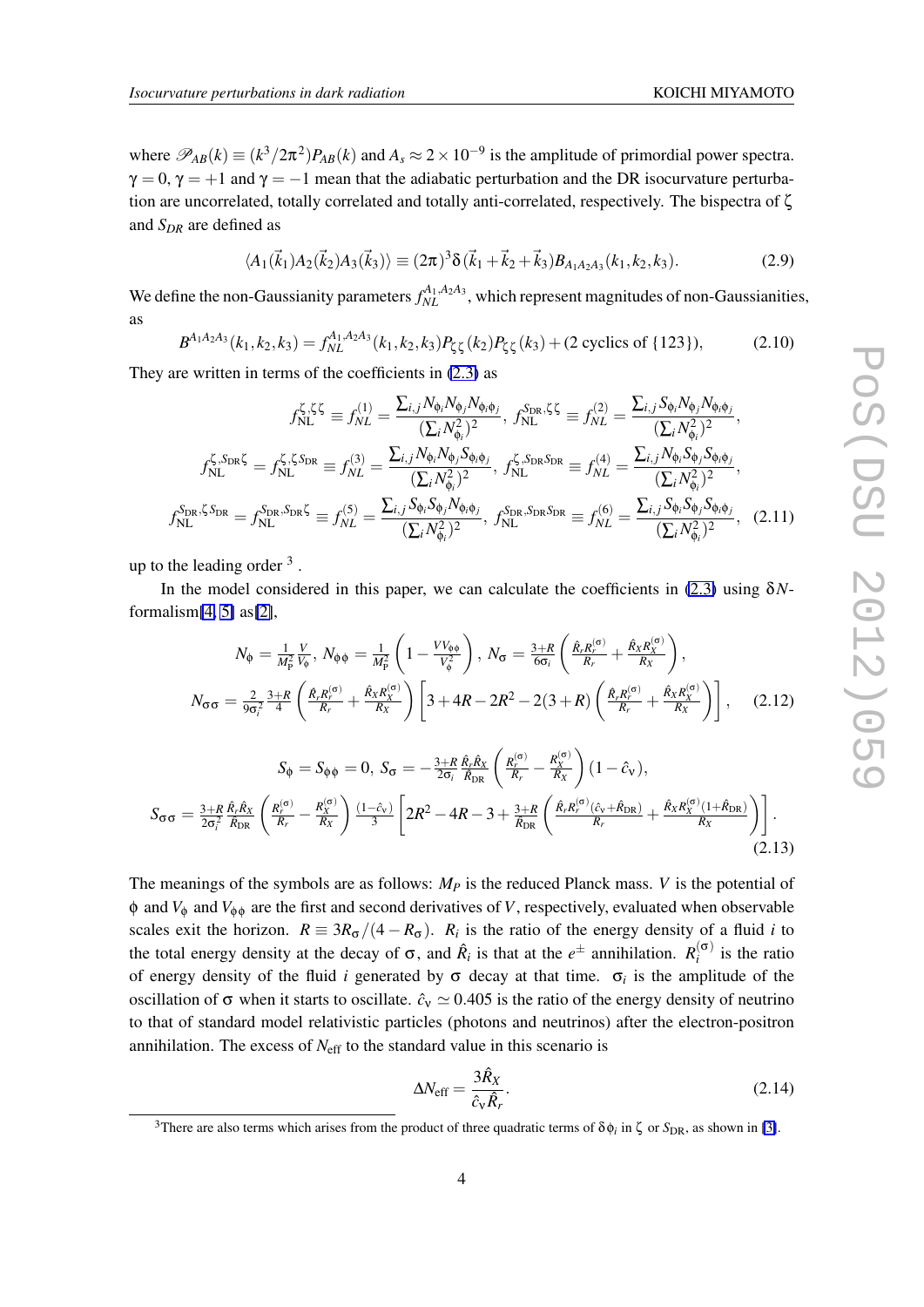

Figure 1: 1σ and 2σ C.L. constraints in *N*eff-α plane from the CMB (red solid) and ALL (green dashed) datasets. From left to right, shown are the constraints for the uncorrelated ( $\gamma = 0$ ), totally correlated ( $\gamma = 1$ ) and totally anti-correlated ( $\gamma = -1$ ) cases. Note that the scales are not same among three panels.

We refer to Ref. [\[2\]](#page-6-0) for details and derivations of these quantities and here only comment that *R*'s in the above equations are written in terms of  $r_{\phi}$ ,  $r_{\sigma}$  and  $R_{\sigma}$  and so are [\(2.12\)](#page-3-0)-[\(2.14\)](#page-3-0).

### 3. Constraints from current observations and implications to the model

In this section we derive constraints on the extra radiation with isocurvature perturbations from current cosmological observations. The energy density of the extra radiation changes the Hubble expansion rate and affect the CMB power spectrum. The free-streaming of DR also affects the CMB perturbation. The isocurvature perturbation of DR, which is equivalent to the neutrino isocurvature perturbation, induce the different type of the CMB spectrum than that induced by the adiabatic perturbation. Due to these effects, we can constrain  $N_{\text{eff}}$  and  $S_{DR}$  using the CMB data.

We adopt CMB data of WMAP 7-year result [\[6,](#page-7-0) [7,](#page-7-0) [8\]](#page-7-0) and ACT [\[9,](#page-7-0) [10,](#page-7-0) [11\]](#page-7-0) at small angular scales. We also include data from the baryon acoustic oscillation (BAO) in the power spectrum of SDSS galaxies [\[12\]](#page-7-0) and the direct measurement of the Hubble constant (H0) [\[13\]](#page-7-0). Although these observations do not constrain *N*eff or *SDR* directly, including them leads to breaking of the parameter degeneracies. Hereafter, we will refer to sets of combined datasets of WMAP+ACT and WMAP+ACT+BAO+H0 as "CMB" and "ALL", respectively.

Using a modified version of the publicly available CosmoMC code[\[14\]](#page-7-0), we derive the constraints on parameters by the MCMC analysis[\[2\]](#page-6-0). Figure 1 shows the constraint in *N*eff-α plane when  $\gamma$  is fixed to 0 or  $\pm 1$ . We see that the data of BAO and H0 actually tighten the constraints.  $N_{\text{eff}} = 3.046$  is out of the 1 $\sigma$  allowed region in the uncorrelated and totally anti-correlated cases, but consistent with the  $2\sigma$  C.L. level. As is well known, the current CMB data does not show any signatures of the isocurvature perturbation and  $\alpha = 0$  is consistent in all the cases.

Let us apply the above result to some limiting cases in our cosmological model, which are motivated by particle physics. First, we consider the "uncorrelated" case, where the inflaton does not decay into *X* ( $r_{\phi} = 1$ ) and the adiabatic perturbation is dominantly produced by the inflaton  $(N_{\phi} \gg N_{\sigma})$ . Then, the perturbation of *X* is uncorrelated with  $\zeta$ . Such a situation can arise in the KSVZ axion model [\[15,](#page-7-0) [16\]](#page-7-0), where saxion decays mainly into axion, identifying  $\sigma$  with saxion and φ with another scalar field. Figure [2\(a\)](#page-5-0) shows the constraint in the  $R_{\sigma}$ - $r_{\sigma}$  plane, in addition to contours of  $\alpha$  and  $\Delta N_{\text{eff}}$ . Here,  $2R\delta\sigma/\sigma_i$  is set to  $0.1 \times \zeta_{\phi} \simeq 5 \times 10^{-6}$ .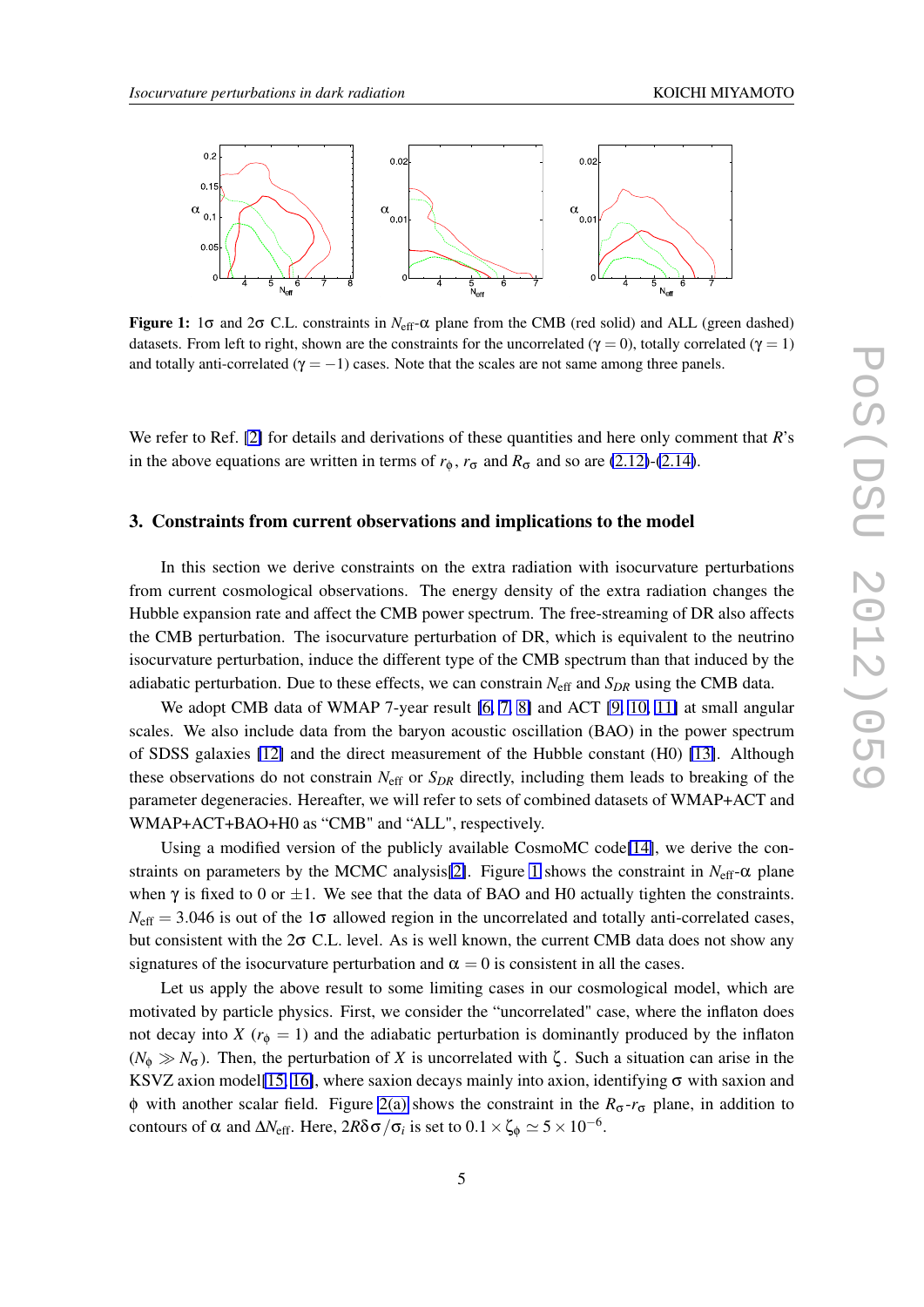<span id="page-5-0"></span>

(a) The constraint in  $R_{\sigma}$ - $r_{\sigma}$  plane for the uncorrelated case. In this figure  $2R\delta\sigma/\sigma_i \simeq 5 \times 10^{-6}$  is fixed.



(b) The constraint in  $R_{\sigma}$ - $r_{\phi}$  plane for the totally anti-correlated case. There is no  $1\sigma$  allowed region.

Figure 2: The constraints on the model parameters in the uncorrelated case and the totally anti-correlated case. 1 $\sigma$  and 2 $\sigma$  allowed regions are shown by blue and orange, respectively. Contours of  $\alpha$  and  $\Delta N_{\rm eff}$  are also shown. There is the one-to-one correspondence between  $\alpha$  and  $N_{\text{eff}}$ .

Next, we consider the "totally anti-correlated" case, where  $\sigma$  does not decay into *X* ( $r_{\sigma}$  = 1) and it dominantly produces the curvature perturbation ( $N_{\phi} \ll N_{\sigma}$ ).  $\sigma$  is the curvaton in the original meaning. In this case, *X* produced by inflaton decay has isocurvature perturbation anti-correlated with the adiabatic one. Such a situation arises in the DFSZ axion model[\[17,](#page-7-0) [18\]](#page-7-0), where saxion decay mainly into Higgs bosons, and eventually lighter SM particles. Figure 2(b) shows the constraints on  $R_{\sigma}$ - $r_{\phi}$  plane in this case. There is not 1 $\sigma$  allowed region and only the 2 $\sigma$  allowed region is shown. Besides, we need  $R \gtrsim 0.01$ , in order not to have too large non-Gaussianity.

### 4. Forecast for CMB constraints on the non-Gaussianity parameters

Although the primordial curvature perturbation is almost Gaussian, current CMB data imply that it might have non-Gaussianity at  $1\sigma$  level[\[1\]](#page-6-0) and future observations might confirm it. In our cosmological scenario the primordial perturbations have quadratic terms of  $\delta \phi_i$ , which means that they non-Gaussian, like the curvaton scenario. Then bispectra of them might be large and this might lead to the bispectra of the CMB fluctuation detectable in the future. Note that the isocurvature perturbation can be dominant source of non-Gaussianity of the CMB, although it is smaller than the adiabatic one as the source of the power spectra. Like the power spectra, the CMB bispectra induced by ζ and those by *SDR* have different feature. Therefore, the CMB bispectra, if detectable, provide us the novel constraints on the extra radiation with the isocurvature perturbation.

The magnitude of each type of bispectra is parametrized by the non-Gaussianity parameters  $f_{NL}^{(i)}$ . We can perform the Fisher matrix analysis[\[19,](#page-7-0) [20,](#page-7-0) [21\]](#page-7-0) in order to find how strongly they will be constrained in future observations, choosing the fiducial parameter that all *fNL*'s are 0[\[3\]](#page-6-0) . The resultant uncertainties in Planck survey[\[22\]](#page-7-0) and the cosmic variance limited survey (CVL), in which the instrumental noise is so small that the uncertainties are determined only by the cosmic variance, are summarized in Table [2](#page-6-0) for  $N_{\text{eff}} = 3.04$  $N_{\text{eff}} = 3.04$  $N_{\text{eff}} = 3.04$  and in Table 3  $N_{\text{eff}} = 4$ . If the non-Gaussianity parameters are larger than the values in Table [2](#page-6-0) and Table [3,](#page-6-0) we will detect the non-Gaussianity in the CMB anisotropy and obtain some information on the extra radiation.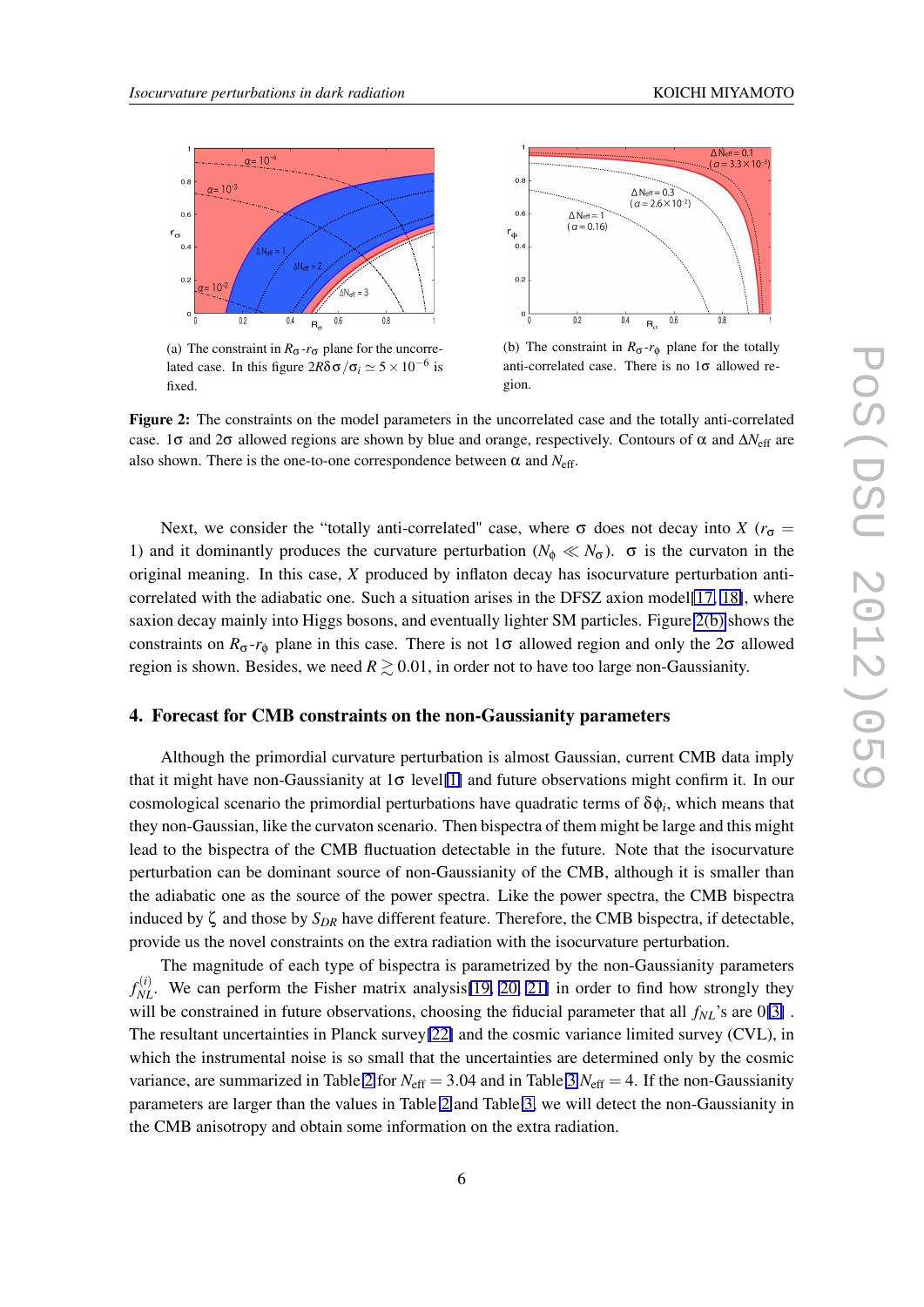<span id="page-6-0"></span>Table 2: Expected uncertainties for non-Gaussianity parameters for the case with  $N_{\text{eff}} = 3.04$ . "P" and "C" **Table 3:** Same as in Table 2 but for the case with

| means Planck and CVL survey respectively. |  |  |  |  |  |  | $N_{\rm eff}=4.$ |                                                                                                                           |  |  |  |  |  |
|-------------------------------------------|--|--|--|--|--|--|------------------|---------------------------------------------------------------------------------------------------------------------------|--|--|--|--|--|
|                                           |  |  |  |  |  |  |                  | $(c_1(c_2)$ $c_3(c_3)$ $c_5(c_4)$ $c_6(c_5)$ $c_7(c_6)$ $c_7(c_7)$ $c_7(c_7)$ $c_7(c_7)$ $c_7(c_7)$ $c_7(c_7)$ $c_7(c_7)$ |  |  |  |  |  |

|  |  | $\begin{vmatrix} f_{\text{NL}}^{(1)} & f_{\text{NL}}^{(2)} & f_{\text{NL}}^{(3)} & f_{\text{NL}}^{(4)} & f_{\text{NL}}^{(5)} & f_{\text{NL}}^{(6)} \end{vmatrix}$ |                                 |  |  |  | $\begin{bmatrix} f_{\text{NL}}^{(1)} & f_{\text{NL}}^{(2)} & f_{\text{NL}}^{(3)} & f_{\text{NL}}^{(4)} & f_{\text{NL}}^{(5)} & f_{\text{NL}}^{(6)} \end{bmatrix}$ |  |
|--|--|-------------------------------------------------------------------------------------------------------------------------------------------------------------------|---------------------------------|--|--|--|-------------------------------------------------------------------------------------------------------------------------------------------------------------------|--|
|  |  | P 21 126 27 187 257 339                                                                                                                                           |                                 |  |  |  | P   22 101 21 116 163 164                                                                                                                                         |  |
|  |  |                                                                                                                                                                   | $C$ 3.5 18.3 5.0 27.2 26.4 39.3 |  |  |  | $C$   3.5 14.0 3.7 15.9 15.4 17.3                                                                                                                                 |  |

#### 5. Summary

Motivated by recent observations, in this paper we considered the situation that there are some non-interacting relativistic particles different from neutrinos, dubbed the extra radiation. We focused on the possibility that the dark radiation (DR), the mixture of neutrino and the extra radiation, has the isocurvature perturbation *SDR*, which is motivated by the scenario that the extra radiation is produced by particle decay. We considered the general framework in which there are inflaton φ and the other light scalar field (curvaton)  $\sigma$  and all components in the Universe are produced by their decay. We derived the formulas for the primordial perturbations, the non-Gaussianity parameter for them and the effective neutrino number in terms of the model parameters, the branching ratio of  $\phi$ and  $\sigma$  decay and the energy density ratio of  $\sigma$ . Then, we found the constraints on the effective neutrino number *N*eff and *SDR* from current cosmological observations, using the MCMC method, and applied them to some limiting cases in our cosmological model. Finally, we forecast the constraints on non-Gaussianity parameters from future CMB observations using the Fisher analysis.

#### Acknowledgment

This work is supported by Grant-in-Aid for Scientific research from the Ministry of Education, Science, Sports, and Culture (MEXT), Japan, No. 14102004 (M.K.), No. 21111006 (M.K. and K.N.), No. 23.10290 (K.M.), No. 22244030 (K.N.) and also by World Premier International Research Center Initiative (WPI Initiative), MEXT, Japan. K.M. and T.S. would like to thank the Japan Society for the Promotion of Science for financial support. The authors acknowledge Kobayashi-Maskawa Institute for the Origin of Particles and the Universe, Nagoya University for providing computing resources useful in conducting the research reported in this paper.

## References

- [1] E. Komatsu *et al.* [WMAP Collaboration], *Seven-Year Wilkinson Microwave Anisotropy Probe (WMAP) Observations: Cosmological Interpretation*, Astrophys. J. Suppl. 192, 18 (2011) [arXiv:1001.4538 [astro-ph.CO]].
- [2] M. Kawasaki, K. Miyamoto, K. Nakayama and T. Sekiguchi, *Isocurvature perturbations in extra radiation*, *JCAP* 02 (2012) 022 [arXiv:1107.4962 [astro-ph.CO]].
- [3] E. Kawakami, M. Kawasaki, K. Miyamoto, K. Nakayama and T. Sekiguchi, *Non-Gaussian isocurvature perturbations in dark radiation, JCAP 07 (2012) 037 [arXiv:1202.4890 [astro-ph.CO]].*